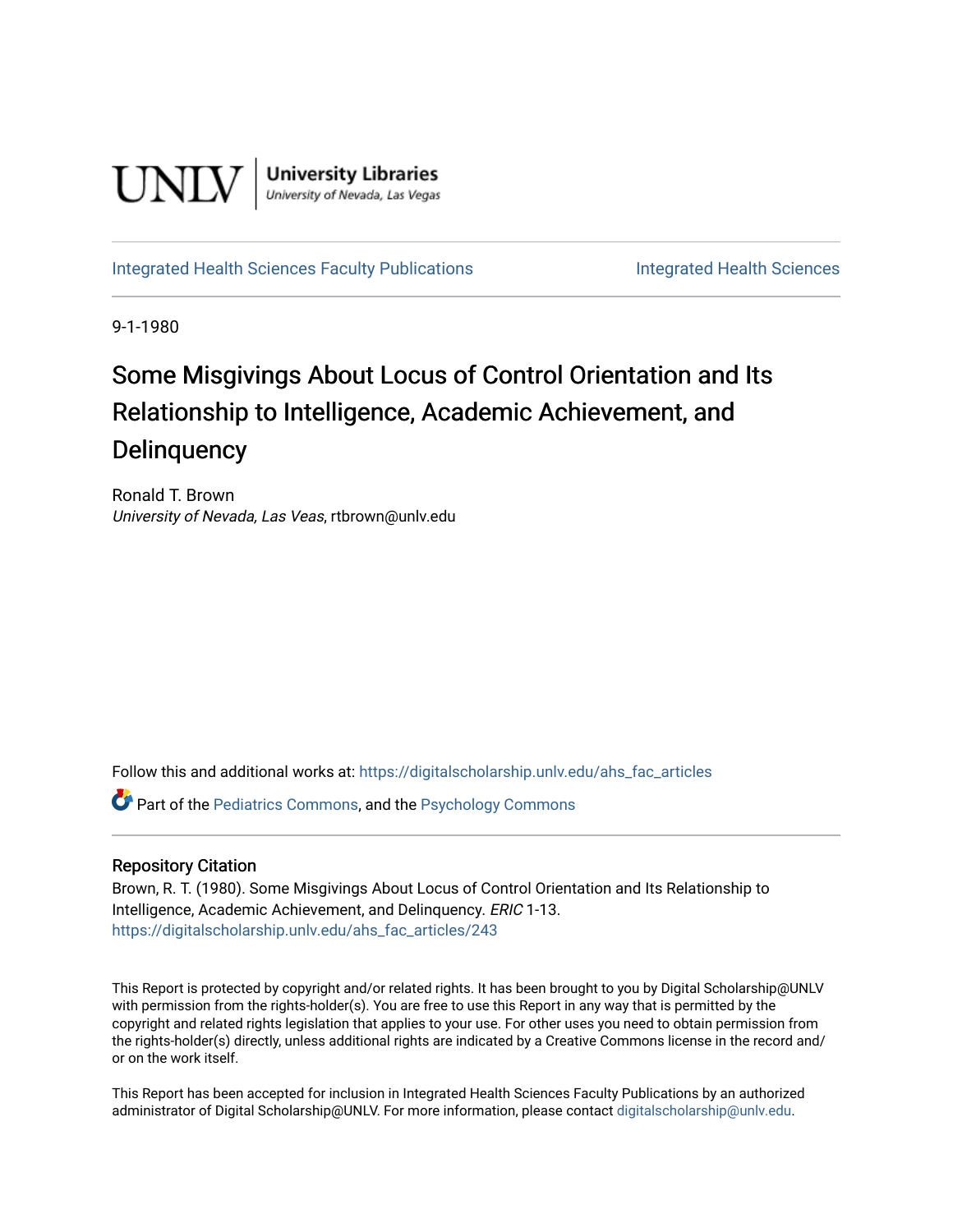| ED 197 263    | CG 014 912                                                                                                                                                                                                          |
|---------------|---------------------------------------------------------------------------------------------------------------------------------------------------------------------------------------------------------------------|
| <b>AUTHOR</b> | Brown, Ronald T.                                                                                                                                                                                                    |
| <b>TITLE</b>  | Some Misqivings About Locus of Control Orientation<br>and Its Relationship to Intelligence, Academic<br>Achievement, and Delinquency.                                                                               |
| PUB DATE      | Sep 80                                                                                                                                                                                                              |
| NOTE          | 13p.: Paper presented at the Annual Convention of the<br>American Psychological Association (38th, Montreal,<br>Quebec, Canada, September 1-5, 1980).                                                               |
| EDRS PRICE    | MF01/PC01 Plus Postage.                                                                                                                                                                                             |
| DESCRIPTORS   | *Academic Achievement: *Adolescents; Comparative<br>Analysis: *Delinquency: High Schools; Individual<br>Power: *Intelligence: *Locus of Control; *Personality<br>Traits; Psychological Characteristics; Residential |

#### ABSTRACT

The relationship between locus of control orientation and academic achievement has recently been questioned. To investigate the relationship between measures of locus of control, intelligence, and academic achievement, 58 normal and 50 delinquent 15-year-old adolescents were administered the Peabody Vocabulary Test, Nowicki-Strickland Locus of Control Scale for Children, and the Wide Range Achievement Test in reading, spelling, and arithmetic. Academic achievement was sianificantly related to locus of control only for normal adolescents, while intelligence test scores were significantly related to locus of control for both normal and delinquent groups, suggesting that locus of control is a function of intelligence rather than achievement. The finding that locus of control was ineffective in discriminating between norm\*l and delinquent adolescents questions the utility of the locus of control construct for identifying clinical populations. (Author/V:8)

Schools: Secondary Education: Self Concept

\*\*\*\*\*\*\*\*\*\*\*\*\*\*\*\*\*\*\*\*\*\*\*\*\*\*\*\*\*\*\*\*\*\*\*\*\*\*\*\*\*\*\*\*\*\*\*\*\*\*\*\*\*\*\*\*\*\*\*\*\*\*\*\*\*\*\*\*\*\*

Reproductions supplied by EDRS are the best that can be made  $*$ from the original document.

\*\*\*\*\*\*\*\*\*\*\*\*\*\*\*\*\*\*\*\*\*\*\*\*\*\*\*\*\*\*\*\*\*\*\*\*\*\*\*\*\*\*\*\*\*\*\*\*\*\*\*\*\*\*\*\*\*\*\*\*\*\*\*\*\*\*\*\*\*\*\*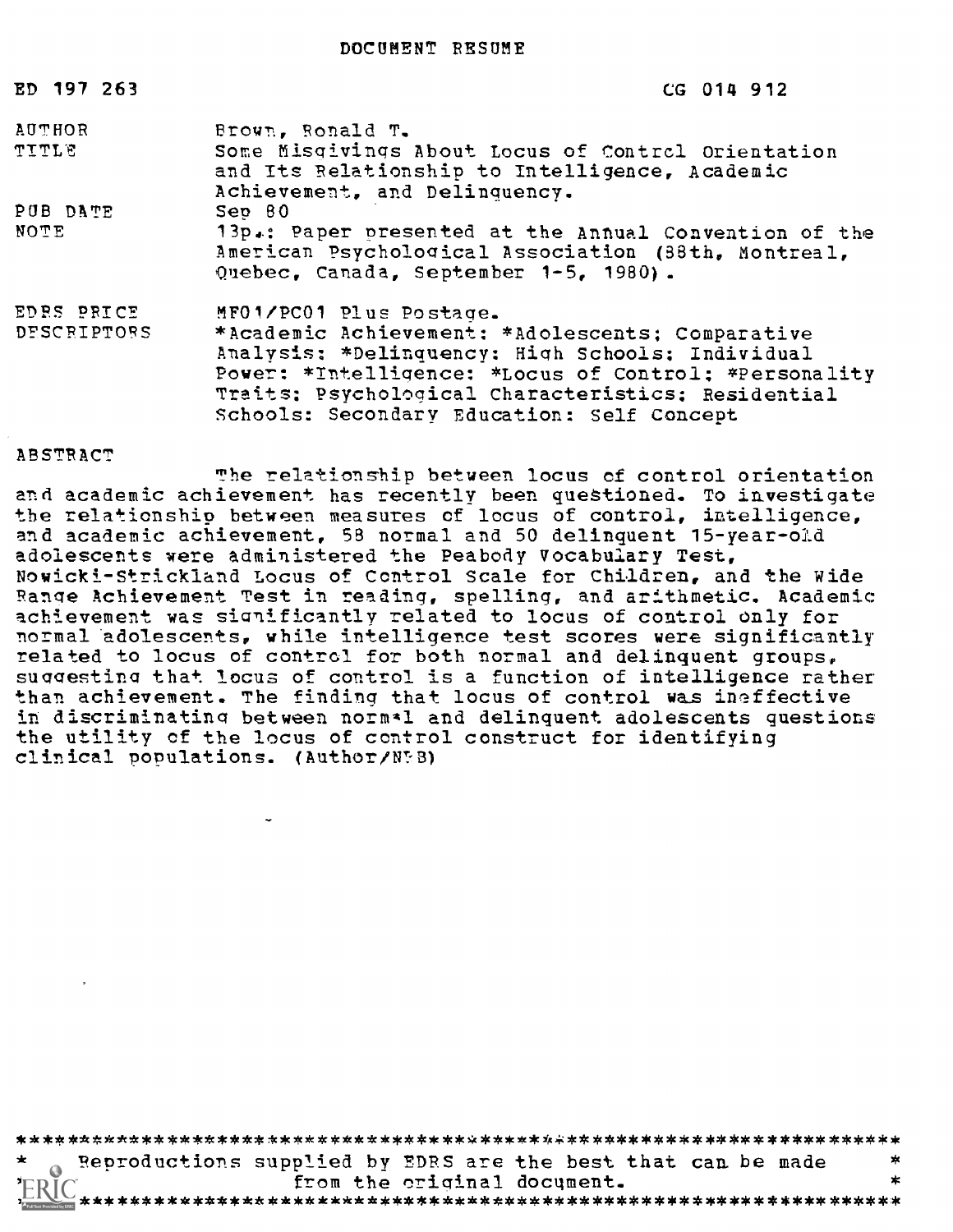Some Misgivings About Locus of Control Orientation and its Relationship to Intelligence, Academic Achievement, and Delinquency

Ronald T. Brown

University of Illinois

 $\bar{\tau}$ 

 $\ddot{\phantom{a}}$ 

# U S DEPARTMENT OF HEALTH. EDUCATION & WELFARE NATIONAL INSTITUTE OF EDUCATION

THIS DOCUMENT HAS BEEN REPRO-<br>DUCED EXACTLY AS RECEIVED FRDM<br>THE PERSON OR ORGANIZATION ORIGIN-<br>ATING IT POINTS OF VIEW OR OPINIONS<br>STATED DO NOT NECESSARILY REPRE-CV SENT OFFICIAL NATIONAL INSTITUTE OF SENT OF POLICY INSTITUTE OF SENT OF POLICY INSTITUTE OF

"PERMISSION TO REPRODUCE THIS MATERIAL HAS BEEN GRANTED BY

Brown ona

TO THE EDUCATIONAL RESOURCES INFORMATION CENTER (ERIC)

Paper presented to the 88th annual Convention of the American Psychological

Association, Division 15 Educational Psychology Schooling and

Individual Differences, Nbntreal, Canada, 1980.



 $\ddot{\phantom{1}}$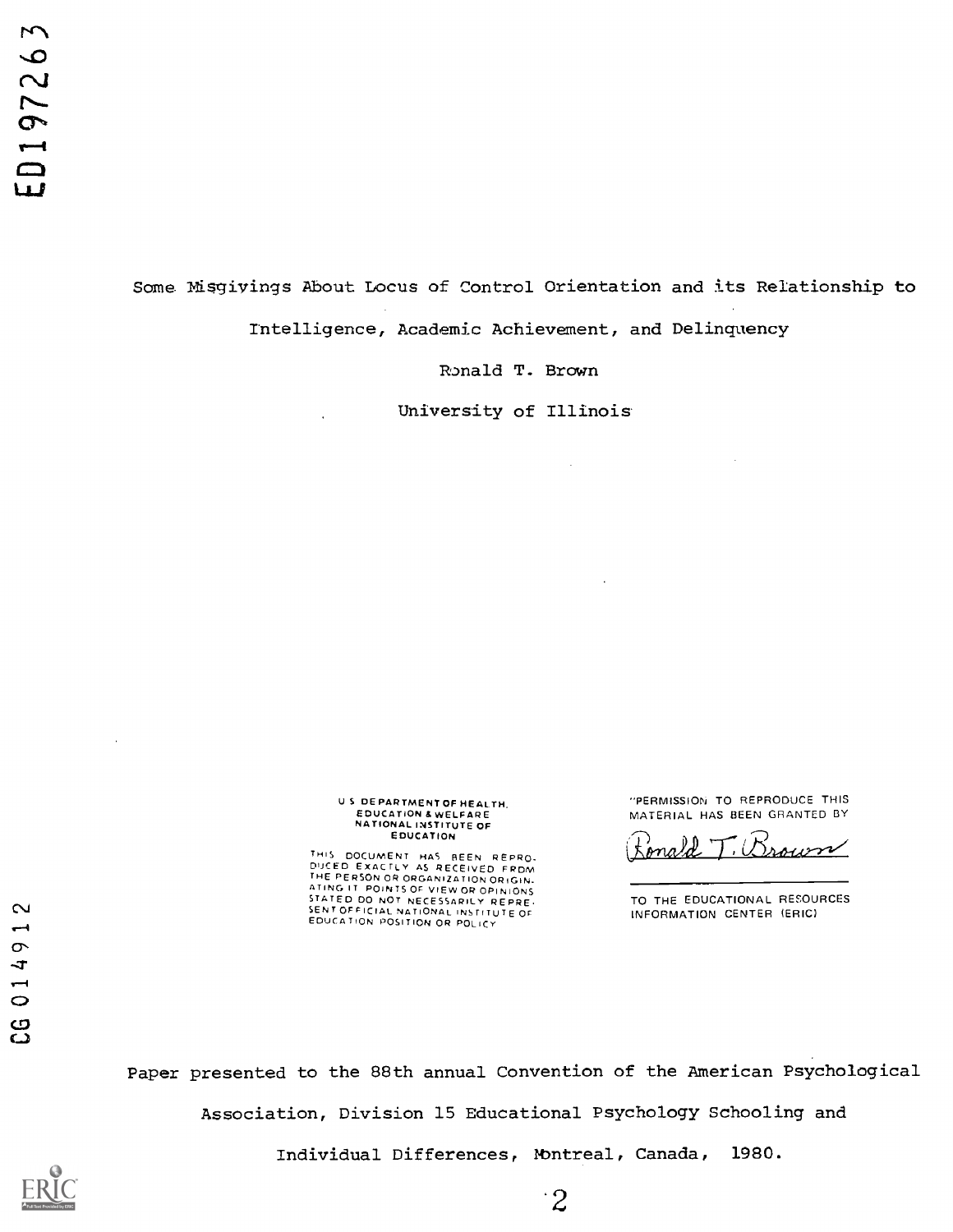Some Misgivings About Locus of Control Orientation and its Relationship to Intelligence, Academic Achievement, and Delinquency

A substantial body of psychological research has been conducted concerning the expectancy of locus of control, which has its antecedents in the social learning theory presented by Rotter (1966). Locus of control has been broadly conceived as a generalized belief that certain factors control the events of one's life. The construct has been conceptualized as a bipolar continuum ranging from a belief in an external locus of control to a belief in an internal locus of control. Consequently, internals are most apt to perceive themselves as masters of their own fate, while externals hold a cynical view of their own power to influence their personal destinies (Rotter, 1966).

There has been a burgeoning of research in which locus of control has been related to a wide range of phenomena including decision time on discrimination tasks ( Rotter & Miry, 1965) , task persistence (Waters, 1972), ethnic group affiliation (Tin-Yee Hsieh, Shybut, & Lotsof, 1969), drug abuse (ass & Nbrosko, 1970; Nowicki & Hopper, 1974; Tohsenow & O'Leary, 1978; Smithyman, Plant & Southern, 1974) and a host of psychophysiological processes (Hammond, 1977; Lacey, 1967). More recently,  $r \epsilon$ search has related locus of control orientation to academic achievement in children (Crandall, Katkovsky, & Crandall, 1965; Matheney & Edwards, 1974; Nowicki, 1971; Nowicki & Roundtree, 1971; Nowicki & Strickland, 1973). In fact, Hatheney and Edwards (1974) have demonstrated that improved academic performance concomitantly produced greater internality in young school children.

Mich research has been generated purporting to relate external locus

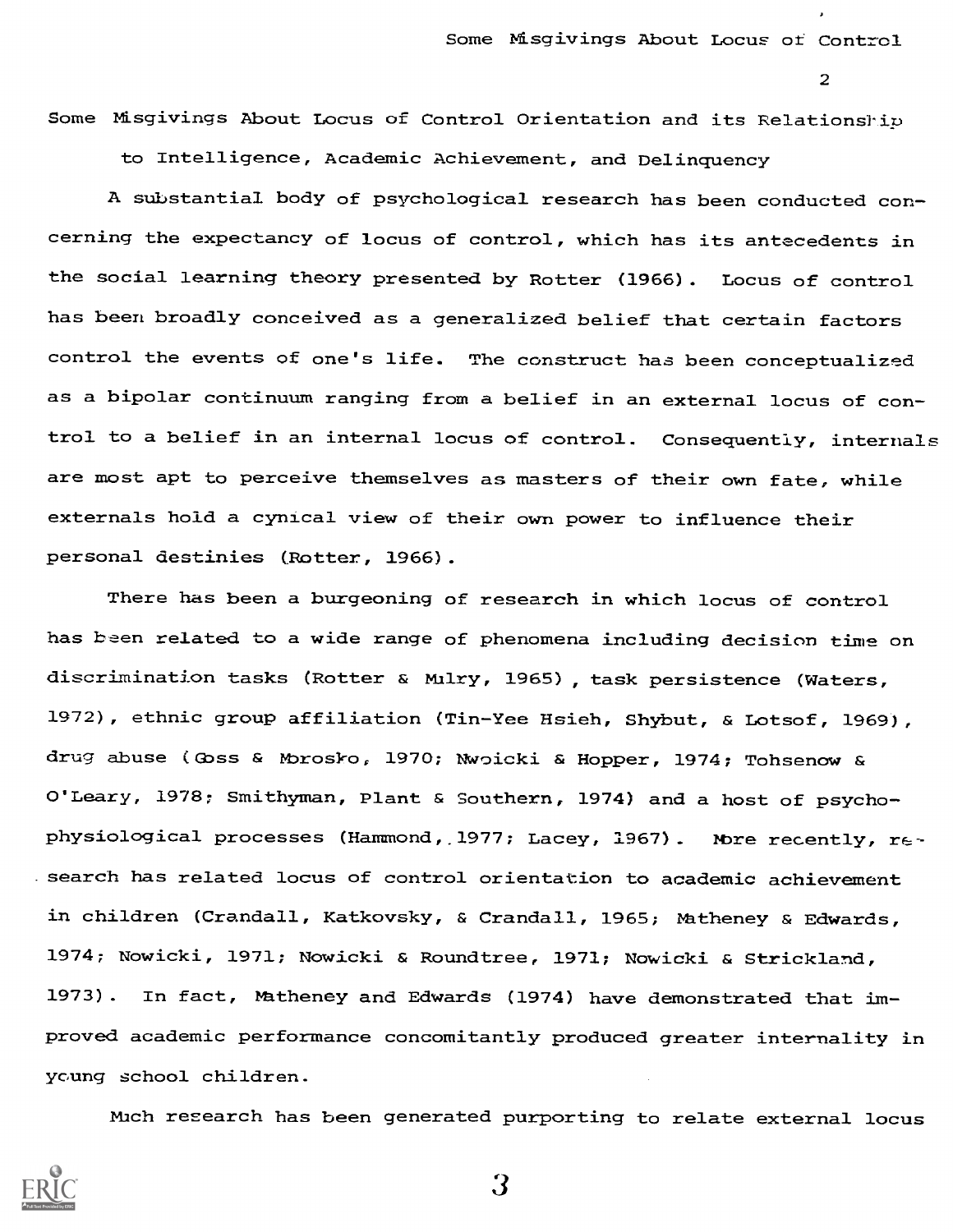Some Misgivings About Locus of Control

3

of control to various clinical disorders (Sapwall, 1965; Chilton & Markle, (1972; Cromwell, Rosenthal, Chakow, & Zahn, 1963). Recent research has emerged, however, which has questioned the utility of the locus of control construct for clinical populations. After an exhaustive review of research on locus of control studies in clinical populations, Rohsenow and O'Leary (1978) concluded that results of research which compared locus of control orientation of clinical populations to that of normal controls remained at its best equivocal. This review, however, was limited primarily to research in adult populations manifesting various psychopathologies. Whether the locus of control scale is sensitive in discriminating between normal and disturbed populations of children remains unclear.

The relationship between locus of control orientation and academic achievement has been recently questioned. According to Nowicki (1971) locus of control is related to academic achievement and is independent of intelligence. Little and Kendall (1976), for poorly achieving 'delinquent adolescents, found no clear relationship between locus of control scores and a host of achievement indices. However, prior to controlling for TO in their analysis, Little and Kendall (1978) obtained significant correlations between locus of control measures and academic achievement with probability levels similar to those reported in previous research. Little and Kendall (1978) concluded that locus of control orientation for these delinquent adolescents was obviously related to intelligence rather than academic achievement although no correlations for IQ and locus of control are cited in their study. The Nowicki-Strickland Locus of Control Scale utilized in their research, however, has-been reported to relate only to achievement and hypothesized not to relate to intelligence (Nowicki&

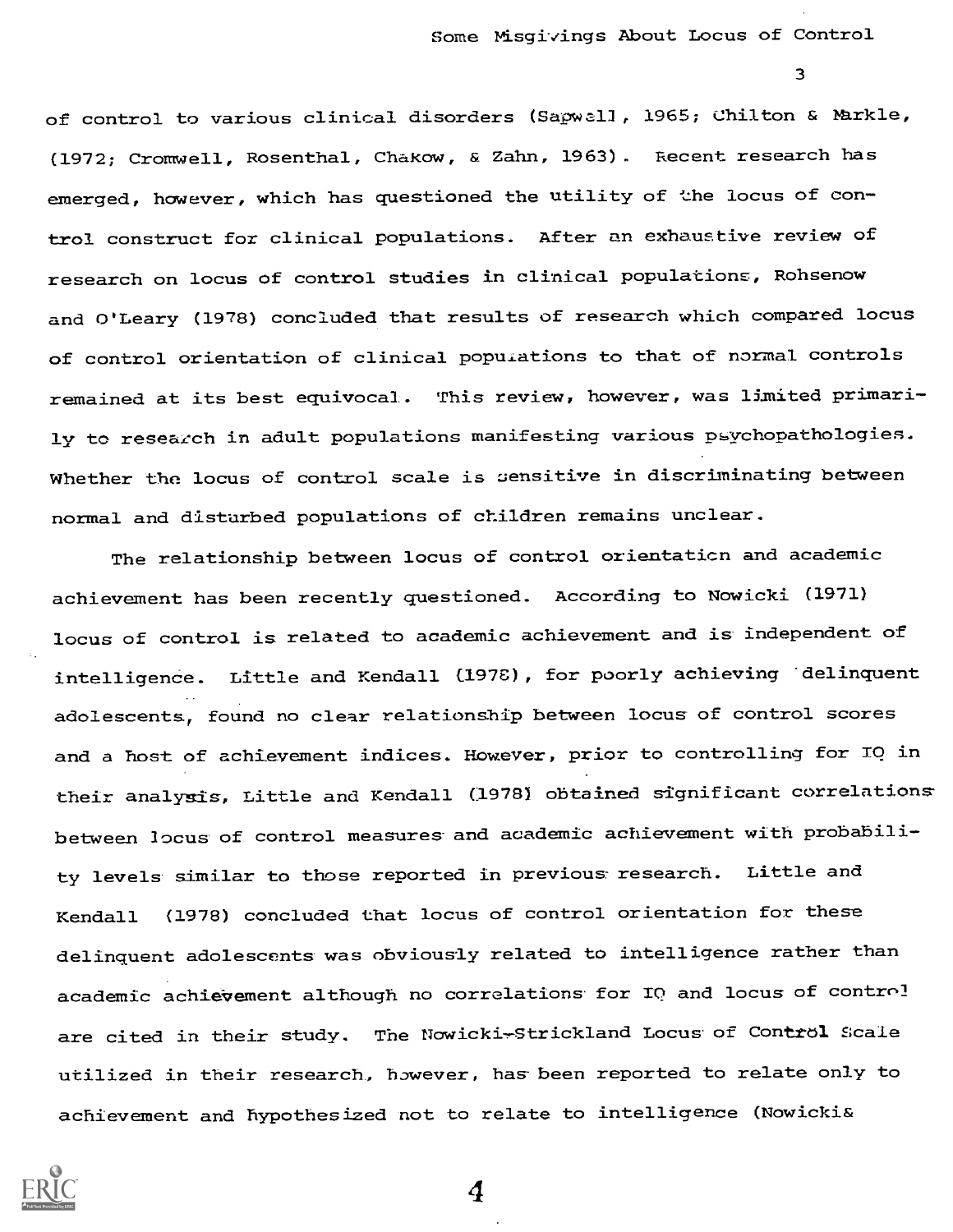Strickland, 1973) . Thus the relationship among measures of locus of control scores, measures of intelligence, and achievement indices remains unclear.

One means of evaluating the utility of the locus of control construct for disturbed youth is to compare normal adolescents with those adolescents identified as markedly different from normal. That is, if the locus of control construct is useful in discriminating juvenile delinquents from normal youth, one would expect adolescents: who have been chronic underachievers and diagnosed as delinquent to be more externally controlled than their normal peers.

The present study had two major objectives. One purpose of the present study was to evaluate further the relative utility of the locus of control construct by comparing a group of adolescents designated as having those characteristics which have been generally associated with externality to a group of normal adolescents on the locus of control measure. The second purpose of the present study was to examine further the relationship among locus of control scores, measures of intelligence, and achievement indices in both normal and delinquent adolescents.

#### Method

## Subjects.

Subjects were 22 white-adolescent females with a mean age of 15.62 years and 28 white-adolescent males with a mean age of 15.94 years, residing in a residential treatment center. All of the adolescents in this group were placed into this residential treatment center as a result of juvenile court decisions and a history of difficulty in coping with the

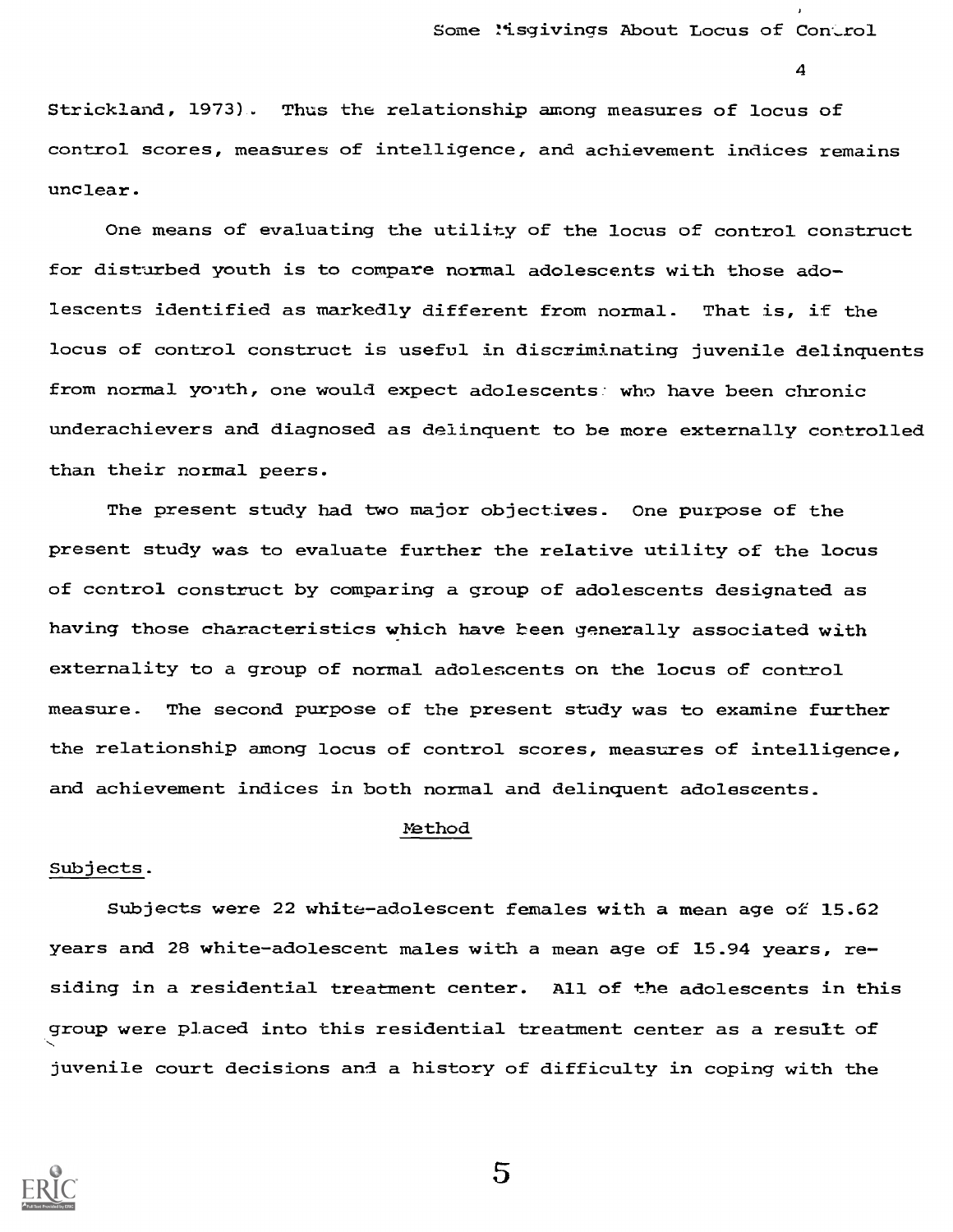regular school program. Twenty-five white adolescent females with a mean age of 15.45 years and 33 white adolescent males with a mean age of 15.19 years, from a nearby high school served as normal controls. The normal controls, who were randomly selected from a suburban Atlanta school, were described as having a continued history of satisfactory academic achievement and no record of any psycholorical disturbances. All adolescents in the study were from middle-class intact families living in the suburbs of 2 large metropolitan cities (Hollingshead Index Classes II, III, and IV).

The mean ages and SES for the two groups of children were not significantly different. The mean IQ scores, derived from the Peabody Vocabulary Test (Dunn, 1965) did not differ from the two groups when analyzed by a one-way analysis of variance. Locus of Control was measured by the Nowicki- Strickland Locus of Control Scale for Children (Nowicki & Strickland, 1973), and was scored externally. Academic achievement was evaluated utilizing a composite measure of the wide Range Achievement Test Scores on reading, spelling, and arithmetic (Jastak, Bijou & Jastak, 1965).

All subjects were tested individually by the same examiner, and standard procedures were followed.

#### Results

The correlations obtained between measures of locus of control, academic achievement, and IQ for both males and females in both groups of adolescents are presented in Table 1.

Insert Table 1 about here

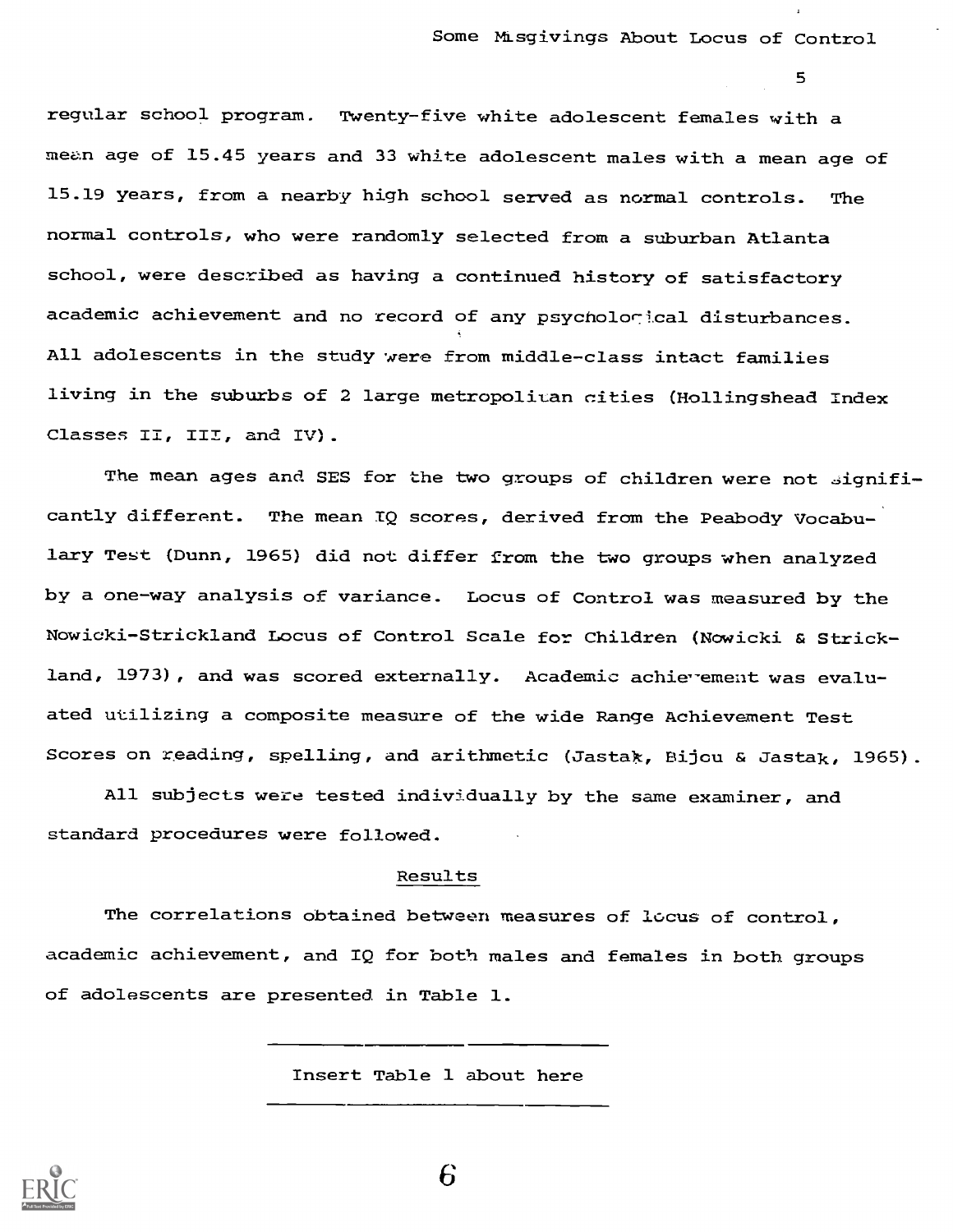Pearson-product-moment correlations were computed for achievement IQ, and locus of control measures. For the normal group, all correlations obtained were significant for both sexes. No significant correlations occurred for either sex for the delinquent group of adolescents on the dependent measure of achievement.

A 2(Behavioral Condition) x 2(Sex) analysis of variance compating locus of control measures indicated that there were no significant main effects for either behavioral condition or sex. No significant interactions occurred in the analysis.

## Discussior

The results indicated that intelligence was related to locus of control scores for both groups of normal and delinquent adolescents. Furthermore, the finding that locus of control orientation was related to achievement, only for the normal group of adolescents appears to be inconsistent with the speculation presented by Nowicki and his colleagues (Nowicki & Roundtree, 1971; Nowicki & Strickland, 1973) which suggests that locus of control relates solely to achievement and not to intelligence. The present research lends support to the conclusion of Little and Kendall (1978) that the locus of control scale is related to intelligence rather than achievement for delinquent and normal adolescents. However, the locus of control scale was ineffective in discriminating between normal and delinquent adolescents. This finding casts doubt on the utility of the locus of control construct for identifying delinquent adolescents.

An alternative interpretation for the findings of the present study might also be that since locus of control is related to a number of

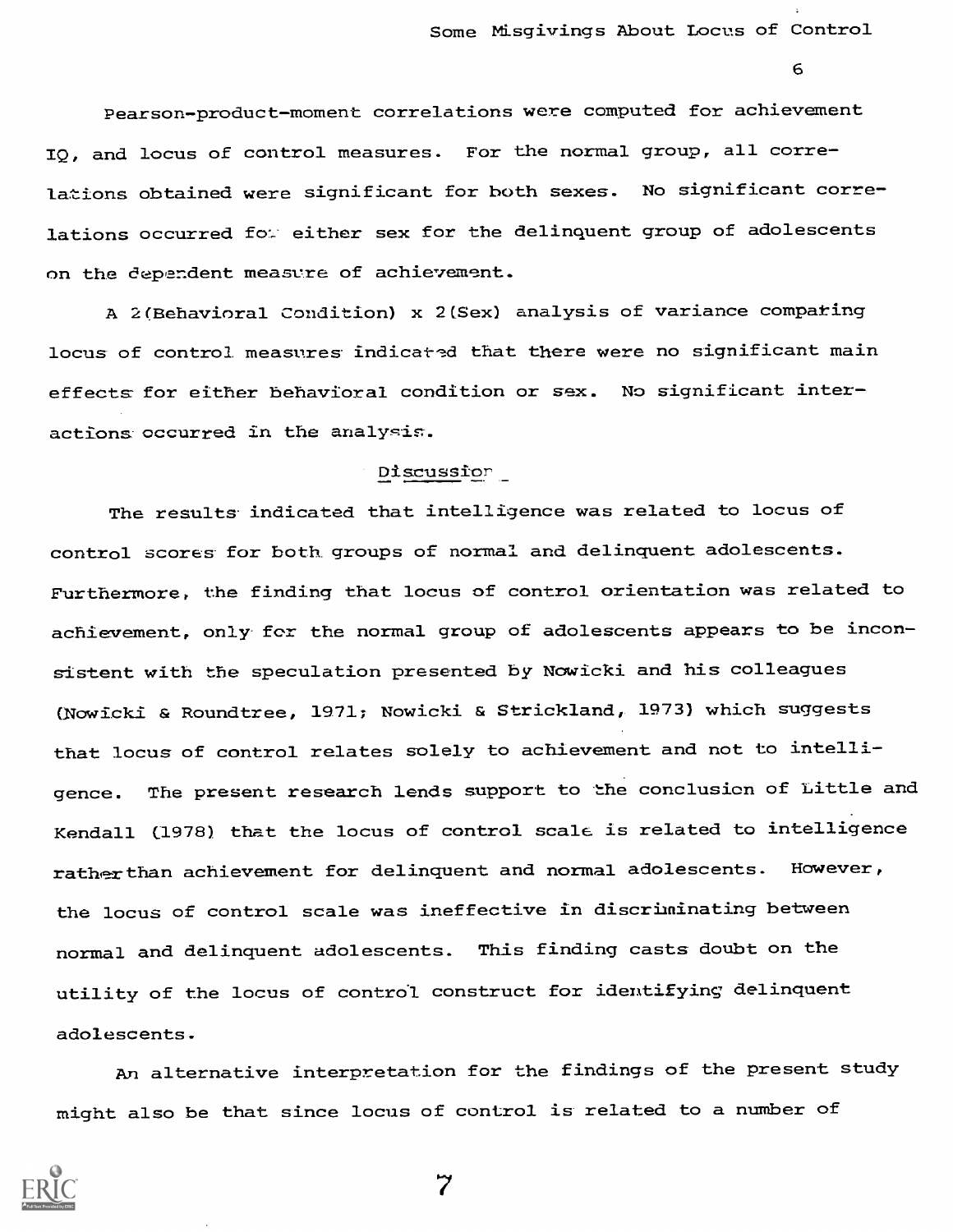diverse indices such as measures of achievement and intelligence, it is as many believe a generalizable construct and is consequently incapable of discriminating between normal and clinical populations.

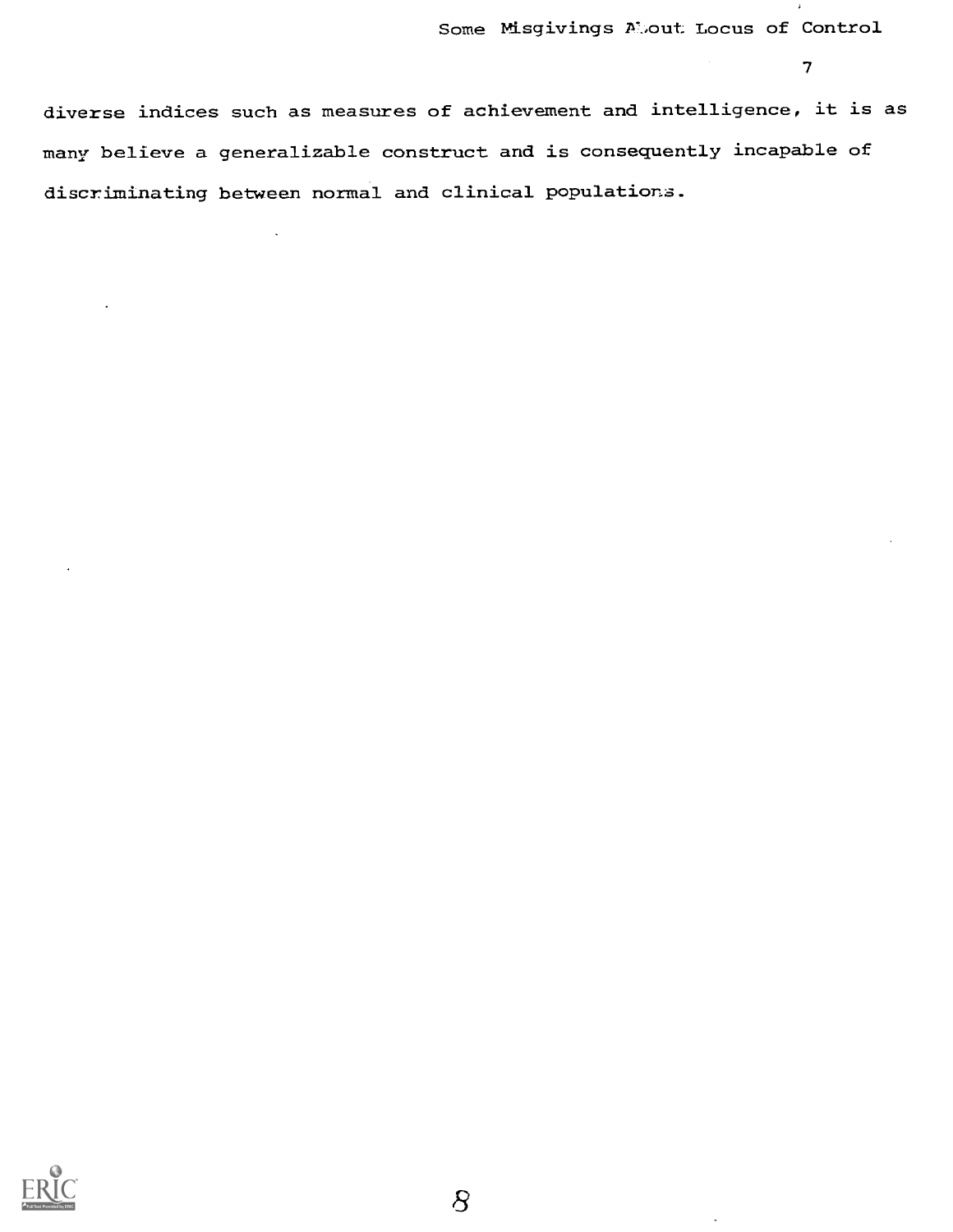#### References

- Capwell, D.F. Personality patterns of adolescent girls. Journal of Applied Psychology,1965, 9, 289-297.
- Chilton, R.J. & Markle, G.E. Family disruption, delinquent conduct, and the effect of subclassification. American Sociological Review, 1972, 37, 93-99.
- Crandall, V.J.,Katkovsky, & Crandall, V.C. Children's belief in their own control of reinforcement in intellectual-academic situations. Child Development, 1965, 36, 91-109.
- Cromwell, R., Rosenthal, R., Shakow, D., & Zahn, D. Reaction time, locus of control, choice behavior and description of parental behavior in schizophrenic and normal subjects. Journal of Personality, 1963, 26, 363-380.
- Dunn, L.M. The Peabody Picture Vocabulary Test. Minnesota: American Guidance Service, 1965.
- Goss, A., & Morosko, I.E. Relations between a dimension of internal-external control and the MVPI with an alcoholic population. Journal of Consulting and Clinical Psychology, 1970, 34, 189-192.
- Hammond, S. Physiological correlates of locus of control. Unpublished doctoral dissertation, Emory University, 1969.

Jastak, J.F., Bijou, S.W., & Jastak, S.R. Wide range achievement test manual. Wilmington, Delaware: Gaidance Associates, 1965.

Lacey, J.U. Somatic response patterning and stress: some revisions of activating theory. In M.H. Appley & R. Trumball (eds.), Psychological Stress. New York: Century-Crofts, 1967.

Little, V.L. & Kendall, P.C. Note on locus of control and academic



 $\boldsymbol{\Omega}$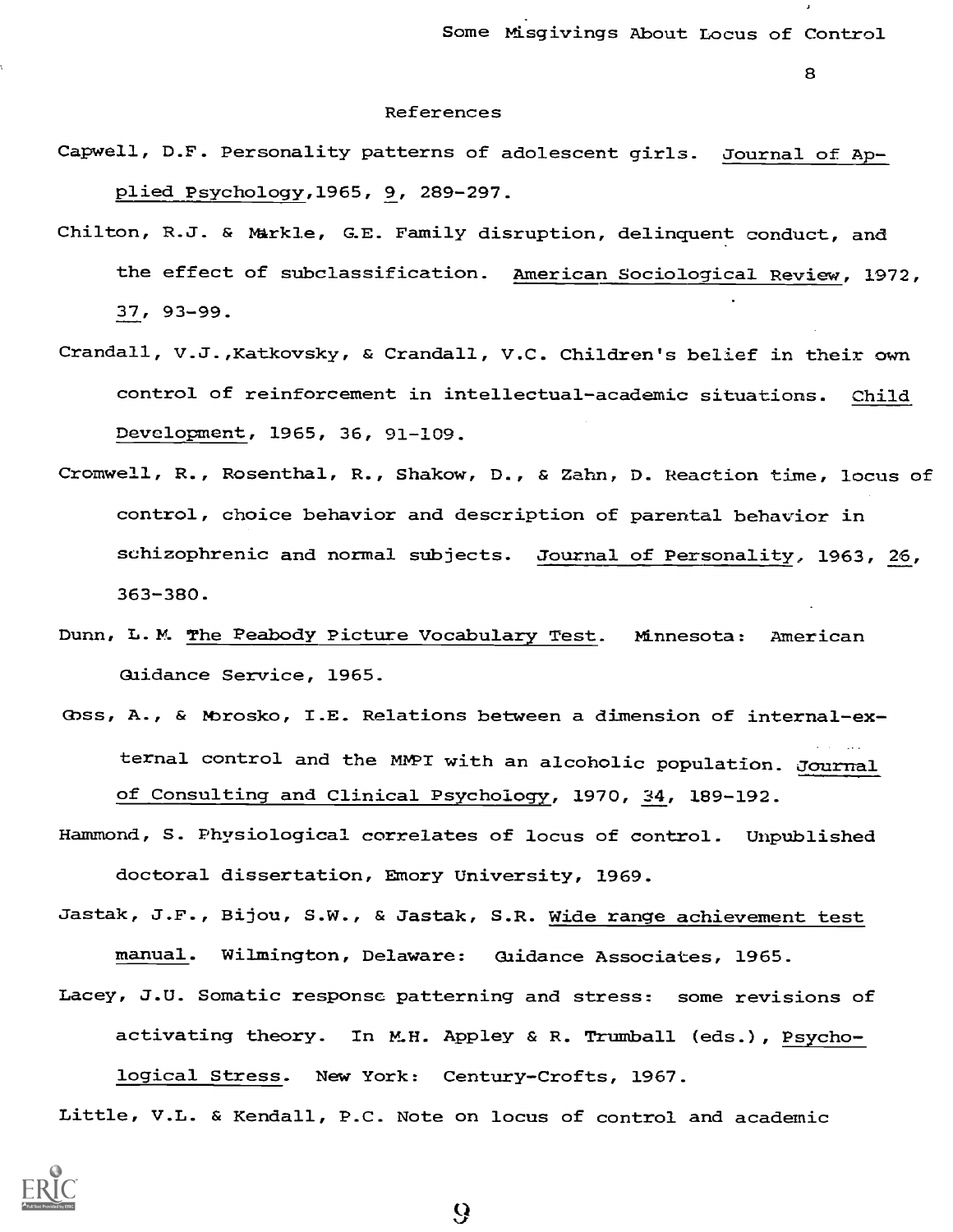Some Misgivings About Locus of Control

9

achievement in institutionalized juvenile delinquents. Journal of Abnormal Child Psychology, 1978, 6, 281-283.

- Natheney, K.B. & Edwards, R.C. Academic improvement through an experimental classroom system. Journal of School Psychology, 1974, 12, 222-232.
- Nowicki, S. Achievement and popularity as related to locus of control across different age groups. Unpublished manuscript, Emory University.
- Nowicki,S. & & Hopper, A. Locus of control correlates in an alcoholic population. Journal of Consulting and Clinical Psychology, 1974, 42, 735.
- Nowicki, S. & Roundtree, J. Correlates of locus of control in secondary school age students. Developmental Psychology, 1971, 4, 479.
- Nowicki, S. & Strickland, B.R. A locus of control scale for children.

Journal of Consulting and Clinical Psychology, 1973, 40. 148-154.

- Rosenow, D.J. & O'Leary, M.R. Locus of control research on alcoholic populations: A Review: I., Development, scales, and treatment. International Journal of the Addictions, 1978, 13, 55-78.
- Rotter, J.B. Generalized expectancies for internal versus external control of reinforcement. Psychological Monographs, 1966, 80, No. 1 (Whole No. 609).
- Rotter, J.B. & Milry, R.C. Internal versus external control of reinforcement and decision time. Journal of Personality and Social Psychology, 1965, 2, 598-604.
- Smithyman, S.D., Plant, W.T., & Southern, M.C. Locus of control in two samples of chronic drug abusers. Psychological Reports, 1974, 34,

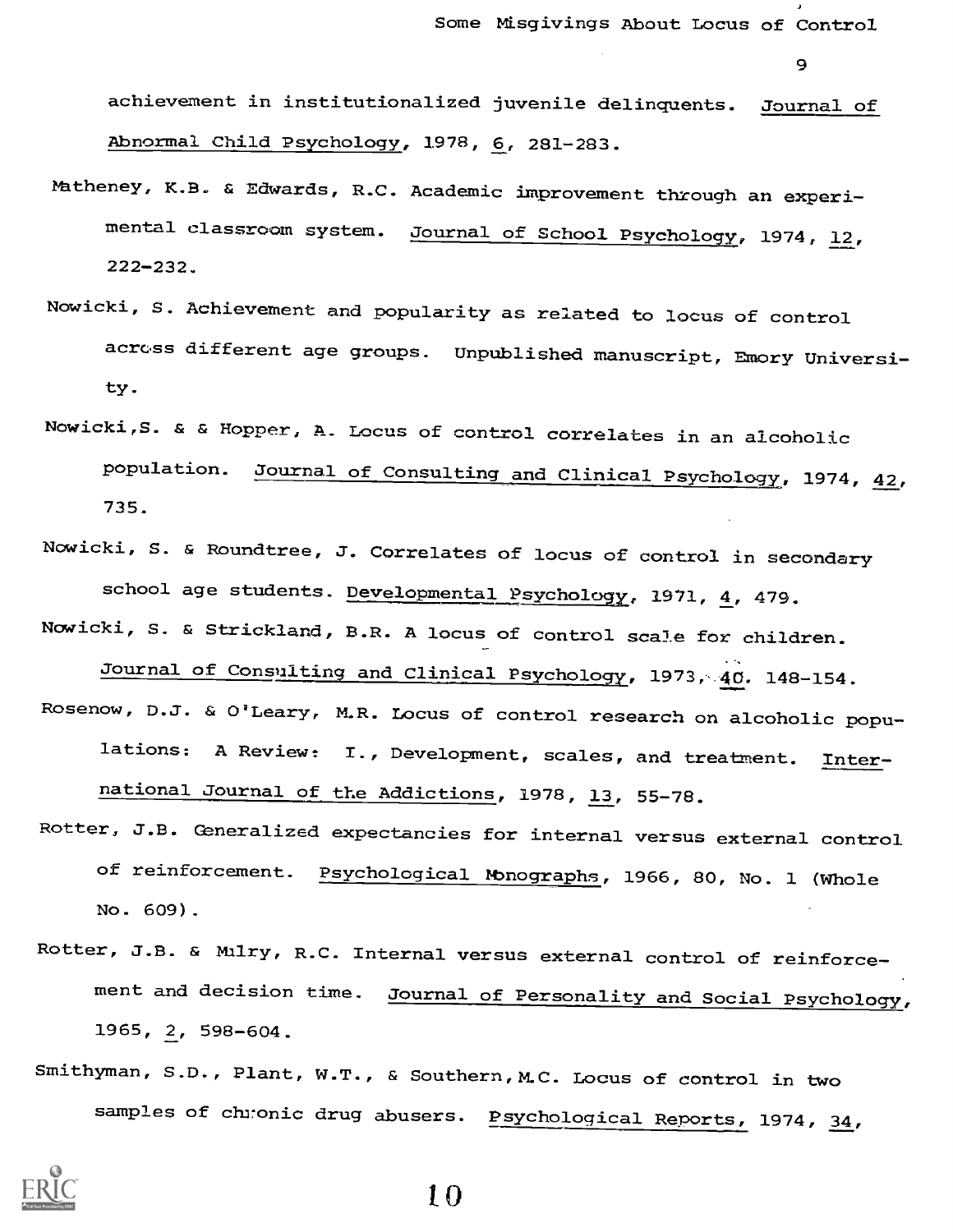$\lambda$ 

1293-1294.

- Tin-Yee Hsieh, Shybut, J., & Lotsof, E.J. Intertal versus external control and ethnic group membership: A cross cultural comparison. Journal of Consulting and Clinical Psyc. ,logy, 1969, 33, 122-124.
- Waters, D.B. Differential effects of skill and chance instruction on persistence time and attention breaks as a function of locus of control in elementary school children. Unpublished doctoral dissertion, Emory University, 1972.

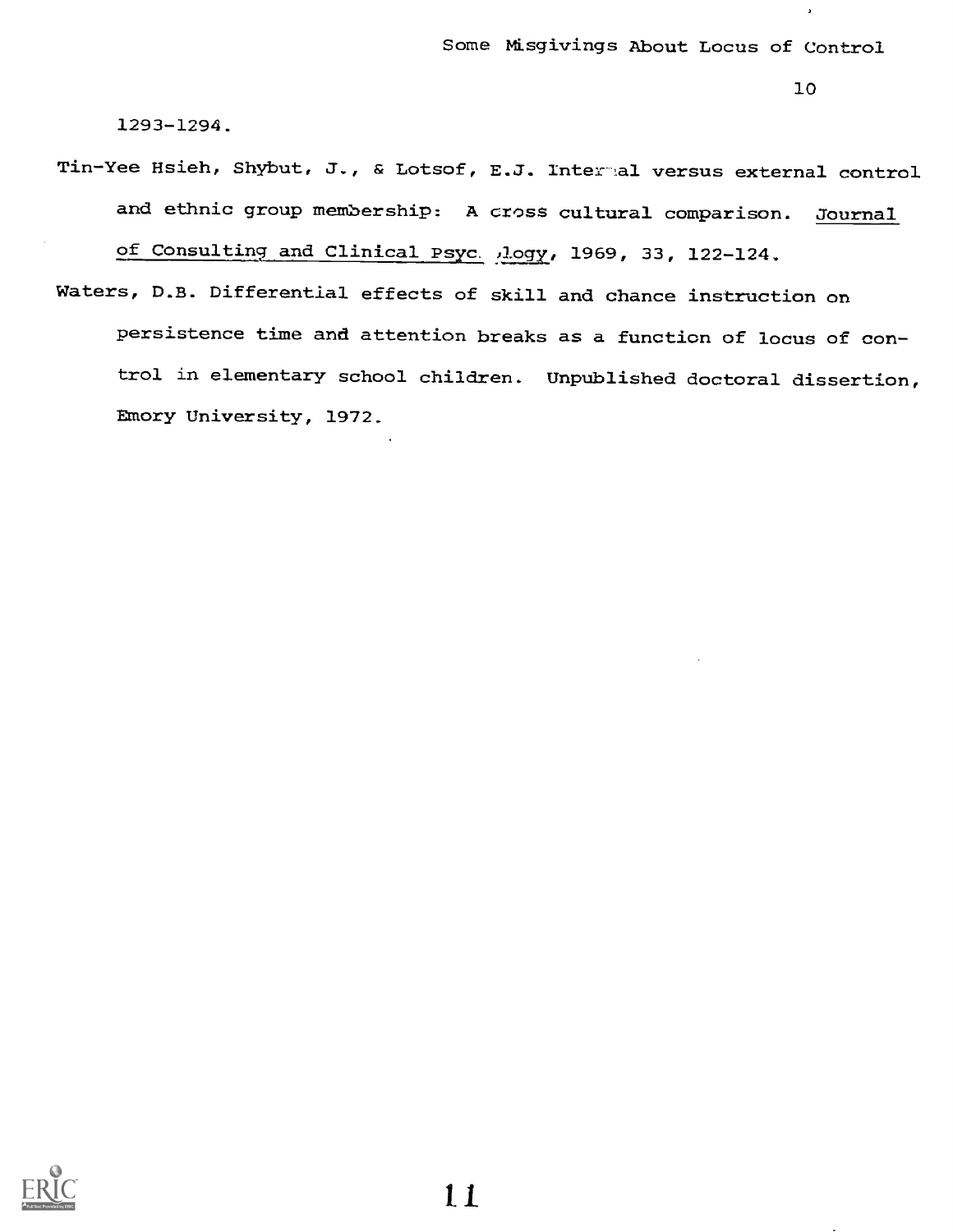#### Footnotes

<sup>1</sup>All requests for reprints should be sent to Ronald T. Brown, Ph.D., Department of Social Edu,ation, University of Illinois, Chicago, Illinois, 60680.